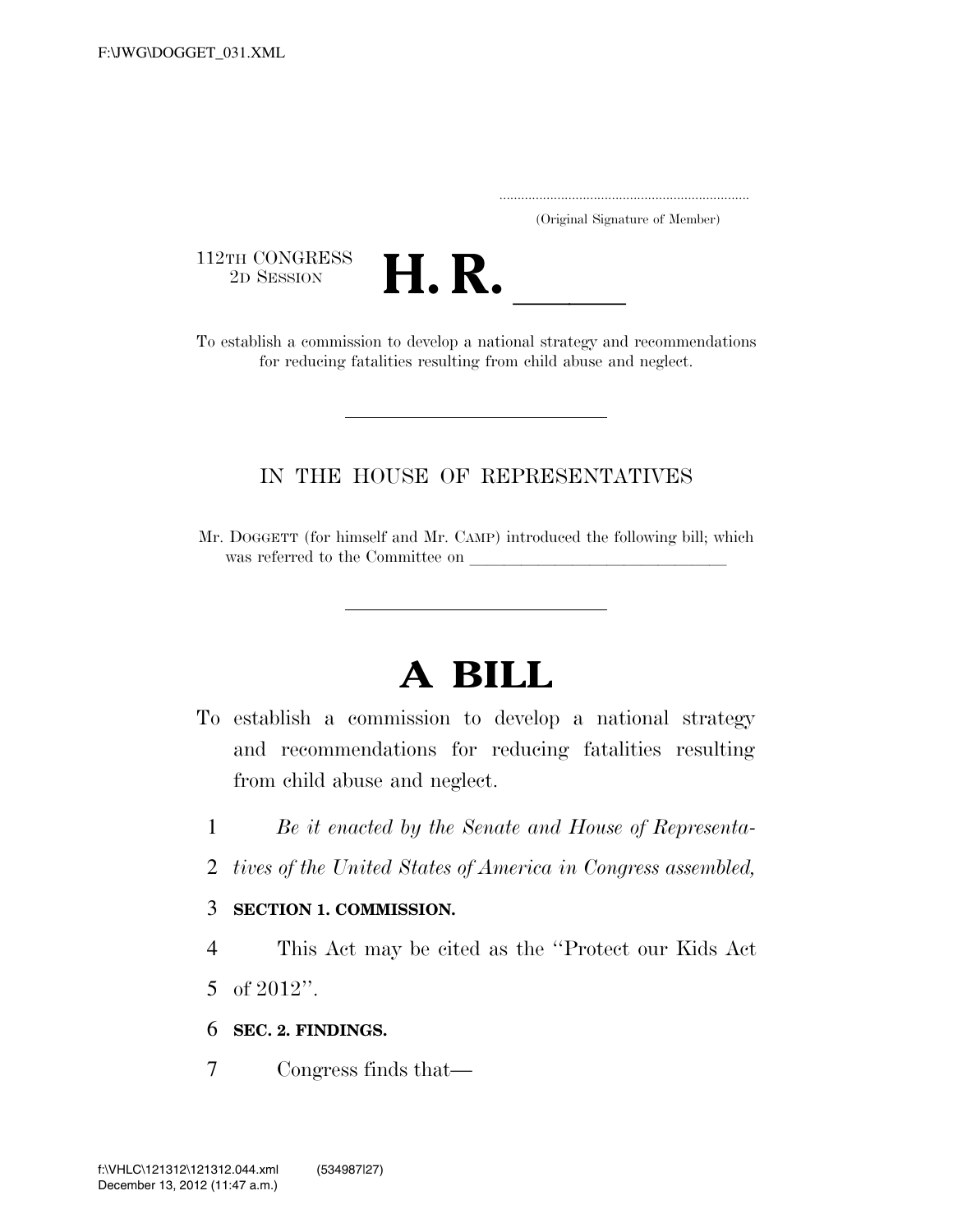(1) deaths from child abuse and neglect are preventable;

 (2) deaths from child abuse and neglect are sig- nificantly underreported and there is no national standard for reporting such deaths;

 (3) according to the Child Maltreatment Report of 2011, in fiscal year 2011, 1,545 children in the United States are reported to have died from child abuse and neglect, and many experts believe that the actual number may be significantly more;

 (4) over 42 percent of the number of children in the United States who die from abuse are under the age of 1, and almost 82 percent are under the age of 4;

 (5) of the children who died in fiscal year 2011, 70 percent suffered neglect either exclusively or in combination with another maltreatment type and 48 percent suffered physical abuse either exclusively or in combination;

 (6) increased understanding of deaths from child abuse and neglect can lead to improvement in agency systems and practices to protect children and prevent child abuse and neglect; and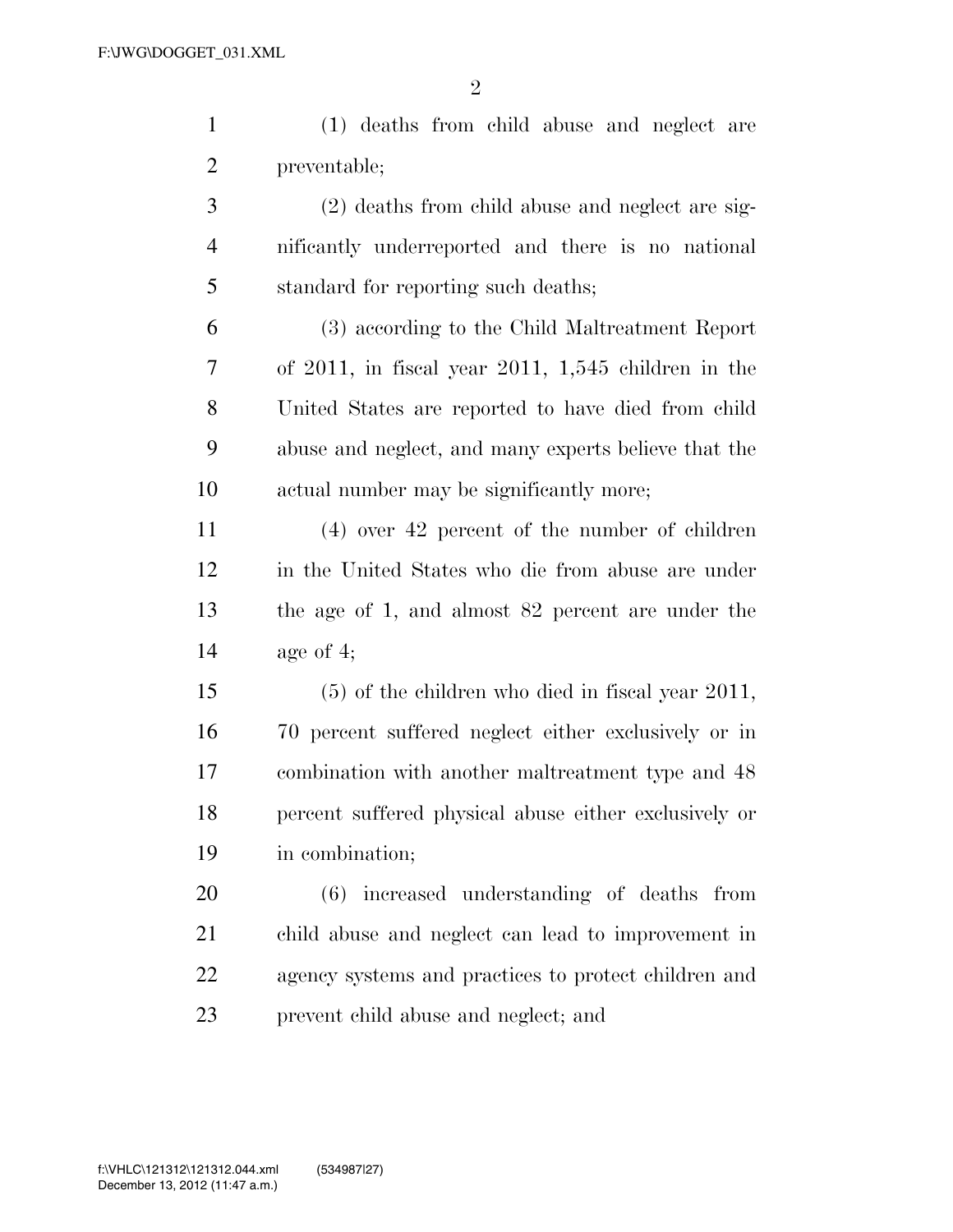(7) Congress in recent years has taken a num- ber of steps to reduce child fatalities from abuse and neglect, such as—

 (A) providing States with flexibility through the Child and Family Services Im- provement and Innovation Act of 2011 to oper- ate child welfare demonstration projects to test services focused on preventing abuse and ne- glect and ensuring that children remain safely 10 in their own homes:

 (B) providing funding through the Child and Family Services Improvement Act of 2006 for services and activities to enhance the safety of children who are at risk of being placed in foster care as a result of a parent's substance abuse;

 (C) providing funding through the Fos- tering Connections to Success and Increasing Adoptions Act of 2008 for grants to facilitate activities such as family group decision-making meetings and residential family treatment pro- grams to support parents in caring for their children; and

 (D) requiring States through the Child and Family Services Improvement and Innovation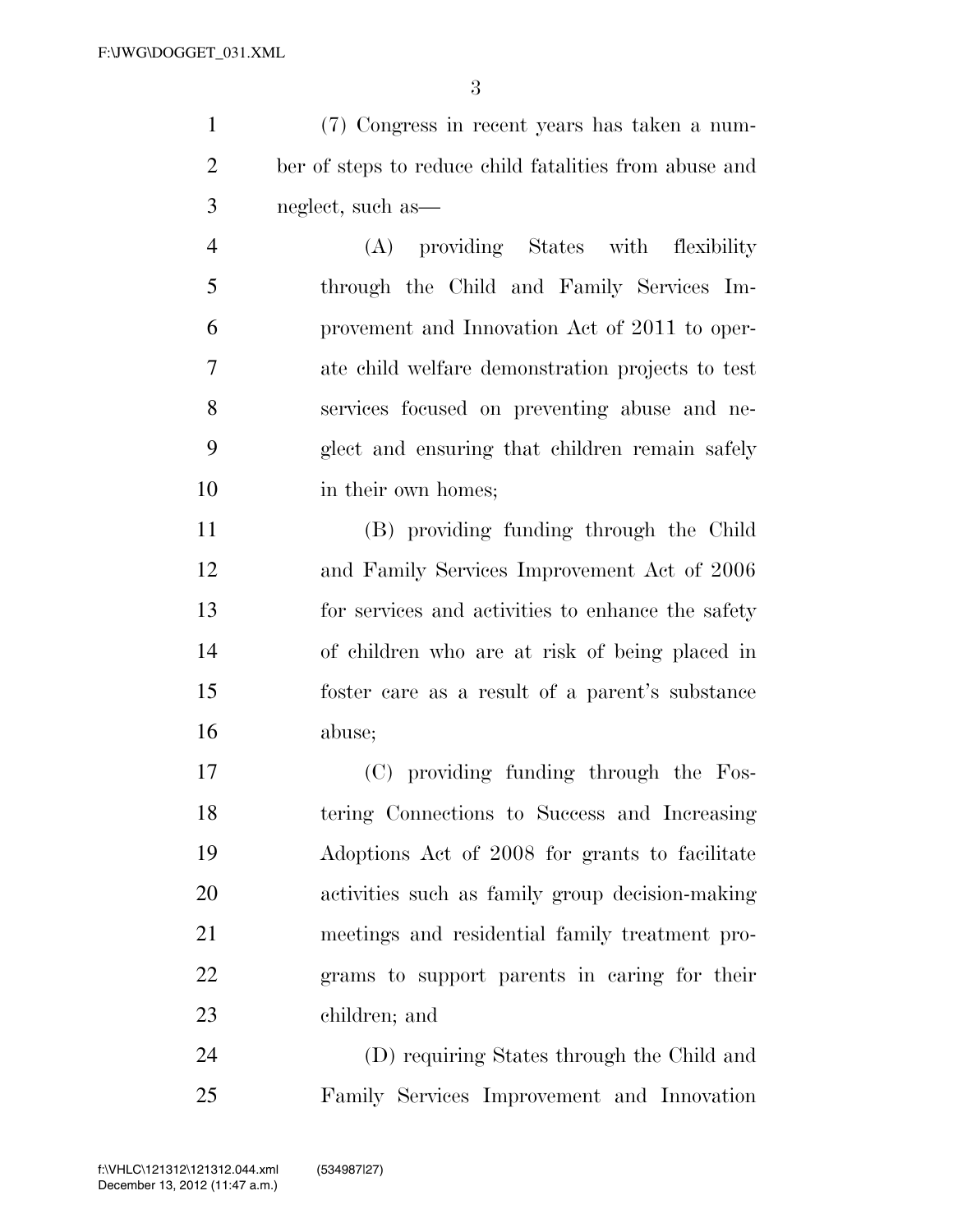| $\mathbf{1}$   | Act of 2011 to describe how they will improve           |
|----------------|---------------------------------------------------------|
| $\overline{2}$ | the quality of data collected on fatalities from        |
| 3              | child abuse and neglect.                                |
| 4              | SEC. 3. ESTABLISHMENT OF COMMISSION.                    |
| 5              | (a) ESTABLISHMENT.—There is established the Com-        |
| 6              | mission to Eliminate Child Abuse and Neglect Fatalities |
| 7              | (in this Act referred to as the "Commission").          |
| 8              | (b) MEMBERSHIP.-                                        |
| 9              | $(1)$ COMPOSITION.—                                     |
| 10             | (A) MEMBERS.—The Commission shall be                    |
| 11             | composed of 12 members, of whom—                        |
| 12             | (i) 6 shall be appointed by the Presi-                  |
| 13             | dent;                                                   |
| 14             | (ii) 2 shall be appointed by the Speak-                 |
| 15             | er of the House of Representatives;                     |
| 16             | (iii) 1 shall be appointed by the mi-                   |
| 17             | nority leader of the House of Representa-               |
| 18             | tives;                                                  |
| 19             | (iv) 2 shall be appointed by the major-                 |
| 20             | ity leader of the Senate; and                           |
| 21             | $(v)$ 1 shall be appointed by the minor-                |
| 22             | ity leader of the Senate.                               |
| 23             | (B) QUALIFICATIONS.—Each member ap-                     |
| 24             | pointed under subparagraph (A) shall have ex-           |
| 25             | perience in 1 or more of the following areas:           |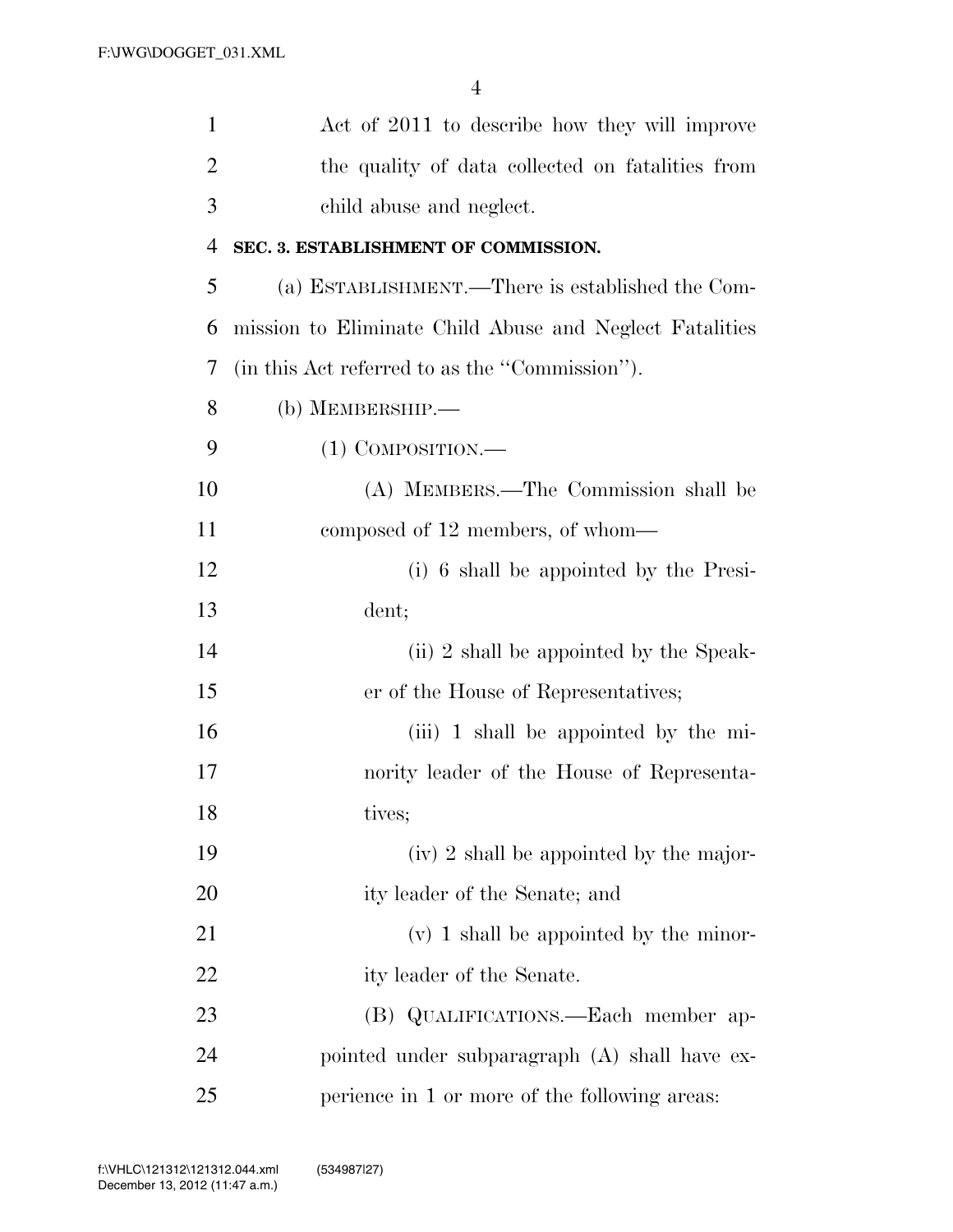| $\mathbf{1}$   | (i) child welfare administration;            |
|----------------|----------------------------------------------|
| $\overline{2}$ | (ii) child welfare research;                 |
| 3              | (iii) child development;                     |
| $\overline{4}$ | (iv) legislation, including legislation      |
| 5              | involving child welfare matters;             |
| 6              | (v) trauma and crisis intervention;          |
| 7              | (vi) pediatrics;                             |
| 8              | (vii) psychology and mental health;          |
| 9              | (viii) emergency medicine;                   |
| 10             | (ix) forensic pathology or medical in-       |
| 11             | vestigation of injury and fatality;          |
| 12             | (x) social work with field experience;       |
| 13             | (xi) academia at an institution of           |
| 14             | higher education, as that term is defined in |
| 15             | section 101 of the Higher Education Act      |
| 16             | of 1965 (20 U.S.C. 1001), with a focus on    |
| 17             | 1 or more of the other areas listed under    |
| 18             | this subparagraph;                           |
| 19             | (xii) law enforcement, with experience       |
| 20             | handling child abuse and neglect matters;    |
| 21             | (xiii) civil law, with experience han-       |
| 22             | dling child abuse and neglect matters;       |
| 23             | (xiv) criminal law, with experience          |
| 24             | handling child abuse and neglect matters;    |
| 25             | (xv) substance abuse treatment;              |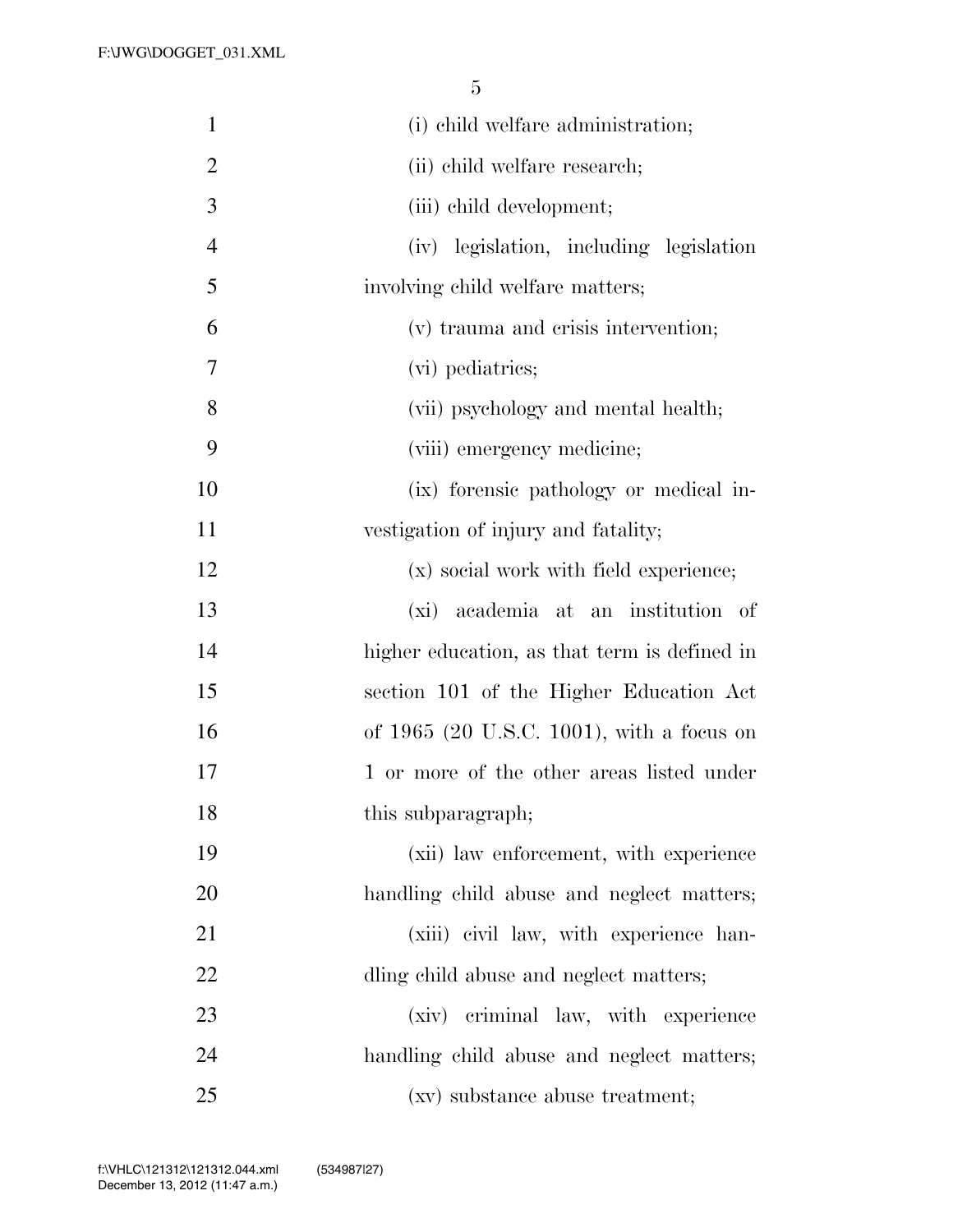| $\mathbf{1}$   | (xvi) education at an elementary                            |
|----------------|-------------------------------------------------------------|
| $\overline{2}$ | school or secondary school, as those terms                  |
| 3              | are defined in section 9101 of the Elemen-                  |
| $\overline{4}$ | tary and Secondary Education Act of 1965                    |
| 5              | $(20 \text{ U.S.C. } 7801);$                                |
| 6              | (xvii) epidemiology; and                                    |
| 7              | (xviii) computer science or software                        |
| 8              | engineering with a background in inter-                     |
| 9              | operability standards.                                      |
| 10             | (C) DIVERSITY OF QUALIFICATIONS.—In                         |
| 11             | making appointments to the Commission under                 |
| 12             | subparagraph $(A)$ , the President and the con-             |
| 13             | gressional leaders shall make every effort to se-           |
| 14             | lect individuals whose qualifications are not al-           |
| 15             | ready represented by other members of the                   |
| 16             | Commission.                                                 |
| 17             | (2) DATE.—The appointments of the members                   |
| 18             | of the Commission shall be made not later than 90           |
| 19             | days after the date of enactment of this Act.               |
| 20             | (c) PERIOD OF APPOINTMENT; VACANCIES.—Mem-                  |
| 21             | bers shall be appointed for the life of the Commission. Any |
| 22             | vacancy in the Commission shall not affect its powers, but  |
| 23             | shall be filled in the same manner as the original appoint- |
| 24             | ment.                                                       |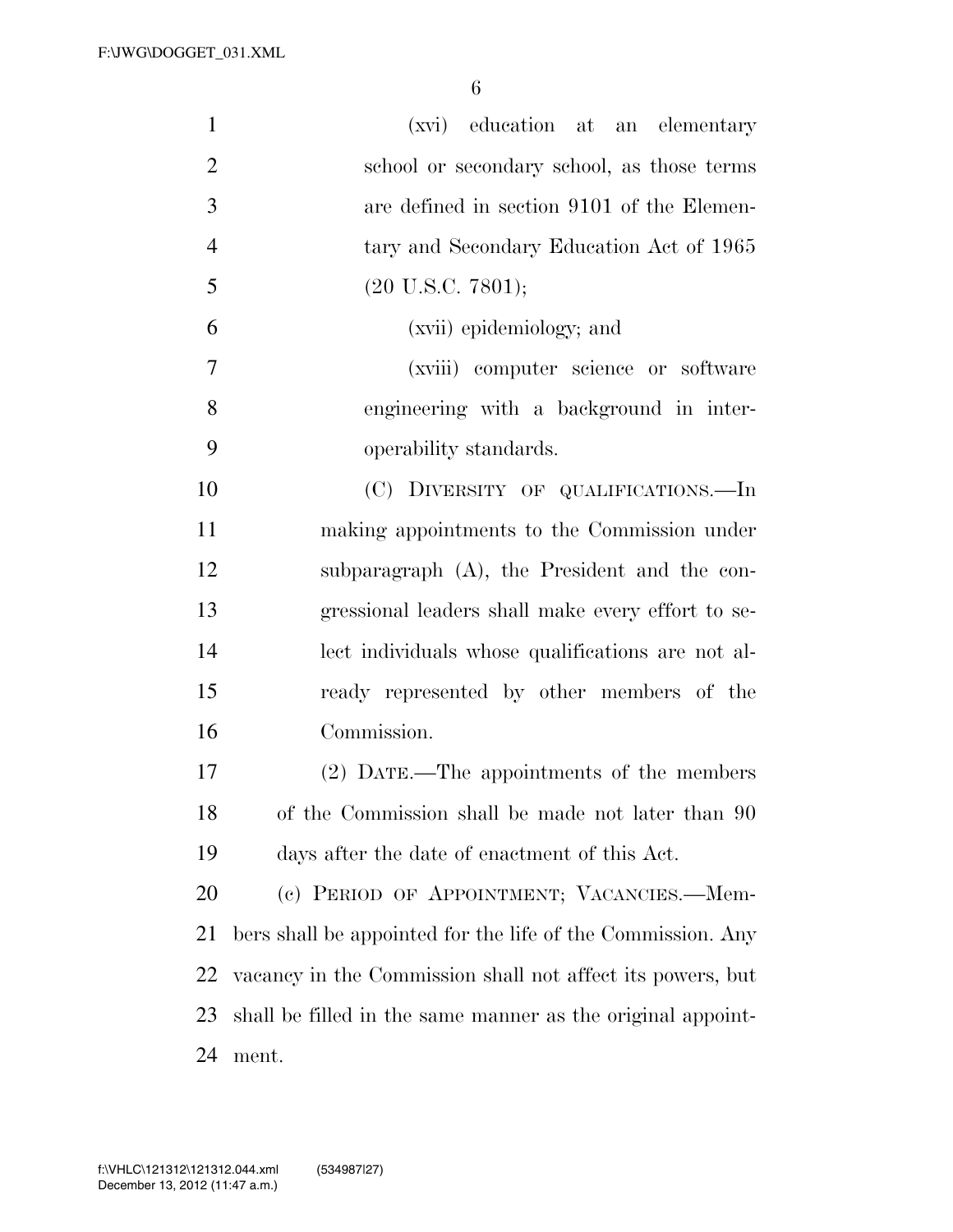(d) INITIAL MEETING.—Not later than 60 days after the date on which a majority of the members of the Com- mission have been appointed, the Commission shall hold its first meeting.

 (e) MEETINGS.—The Commission shall meet at the call of the Chairperson.

 (f) QUORUM.—A majority of the members of the Commission shall constitute a quorum, but a lesser num-ber of members may hold hearings.

 (g) CHAIRPERSON.—The President shall select a Chairperson for the Commission from among its members. **SEC. 4. DUTIES OF THE COMMISSION.** 

(a) STUDY.—

 (1) IN GENERAL.—The Commission shall con- duct a thorough study on the use of child protective services and child welfare services funded under title IV and subtitle A of title XX of the Social Security Act to reduce fatalities from child abuse and neglect. (2) MATTERS STUDIED.—The matters studied by the Commission shall include—

 (A) the effectiveness of the services de- scribed in paragraph (1) and best practices in preventing child and youth fatalities that are intentionally caused or that occur due to neg-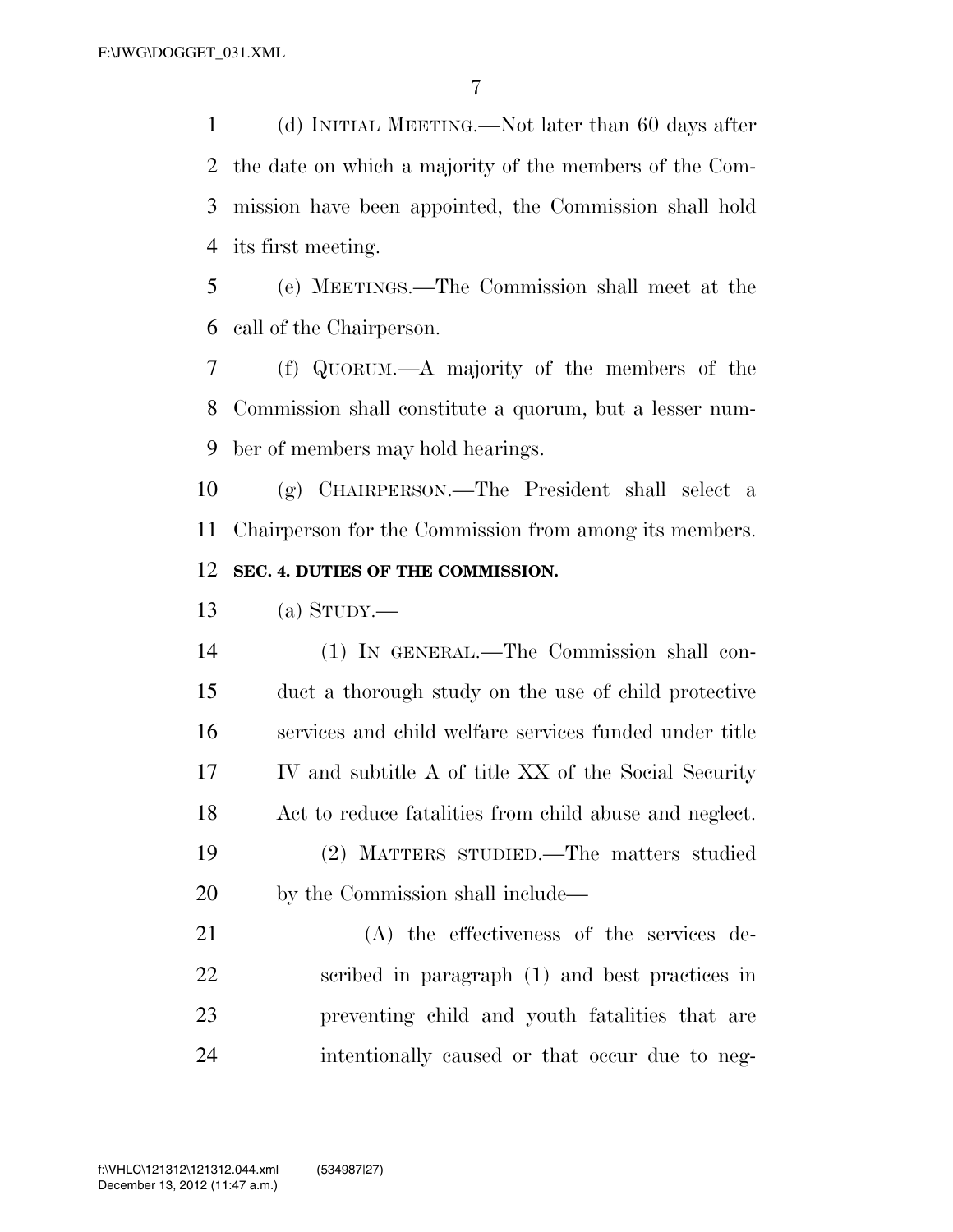1 ligence, neglect, or a failure to exercise proper care;

 (B) the effectiveness of Federal, State, and local policies and systems within such services aimed at collecting accurate, uniform data on child fatalities in a coordinated fashion, includ- ing the identification of the most and least ef-fective policies and systems in practice;

 (C) the current (as of the date of the study) barriers to preventing fatalities from child abuse and neglect, and how to improve ef-ficiency to improve child welfare outcomes;

 (D) trends in demographic and other risk factors that are predictive of or correlated with child maltreatment, such as age of the child, child behavior, family structure, parental stress, and poverty;

 (E) methods of prioritizing child abuse and neglect prevention within such services for fami-lies with the highest need; and

 (F) methods of improving data collection and utilization, such as increasing interoper- ability among State and local and other data systems.

December 13, 2012 (11:47 a.m.) f:\VHLC\121312\121312.044.xml (534987|27)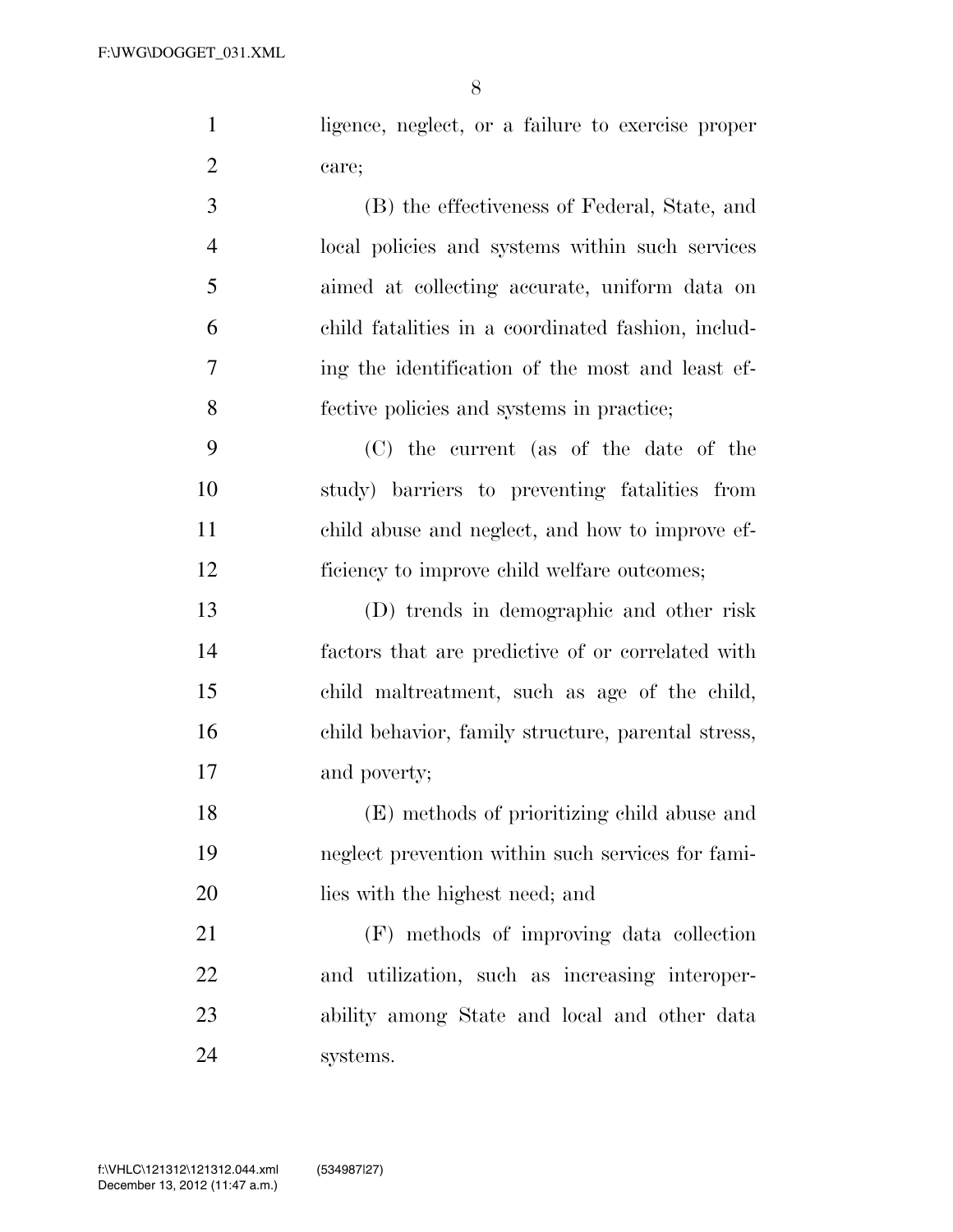(3) MATERIALS STUDIED.—The Commission shall review—

 (A) all current (as of the date of the study) research and documentation, including the National Survey of Child and Adolescent Well-Being and research and recommendations from the Government Accountability Office, to identify lessons, solutions, and needed improve- ments related to reducing fatalities from child abuse and neglect; and

 (B) recommendations from the Advisory Board on Child Abuse and Neglect.

 (b) COORDINATION.—The Commission shall provide opportunities for graduate and doctoral students to coordi-nate research with the Commission.

(c) RECOMMENDATIONS.—The Commission shall—

 (1) develop recommendations to reduce fatali- ties from child abuse and neglect for Federal, State, and local agencies, and private sector and nonprofit organizations, including recommendations to imple- ment a comprehensive national strategy for such purpose; and

 (2) develop guidelines for the type of informa- tion that should be tracked to improve interventions to prevent fatalities from child abuse and neglect.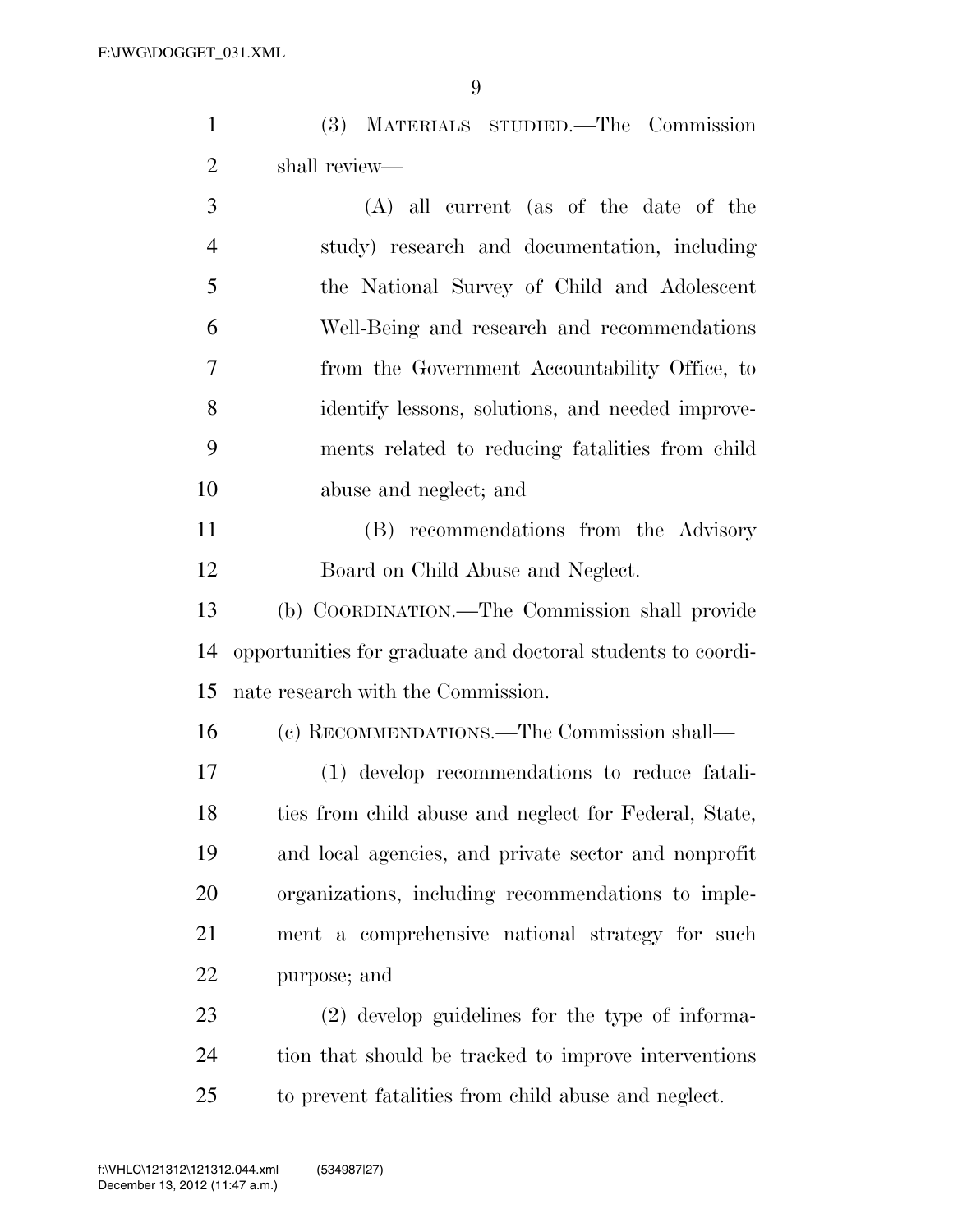(d) REPORT.—

2 (1) IN GENERAL.—Not later than 2 years after the date on which a majority of the members of the Commission have been appointed, the Commission shall submit a report to the President and Congress, which shall contain a detailed statement of the find- ings and conclusions of the Commission, together with its recommendations for such legislation and administrative actions as it considers appropriate.

 (2) EXTENSION.—The President may extend the date on which the report described in paragraph (1) shall be submitted by an additional 1 year.

 (3) ONLINE ACCESS.—The Commission shall make the report under paragraph (1) available on the publicly available Internet website of the Depart-ment of Health and Human Services.

#### **SEC. 5. POWERS OF THE COMMISSION.**

(a) HEARINGS.—

 (1) IN GENERAL.—The Commission may hold such hearings, sit and act at such times and places, take such testimony, and receive such evidence as 22 the Commission considers advisable to carry out this Act.

 (2) LOCATION.—The location of hearings under paragraph (1) shall include—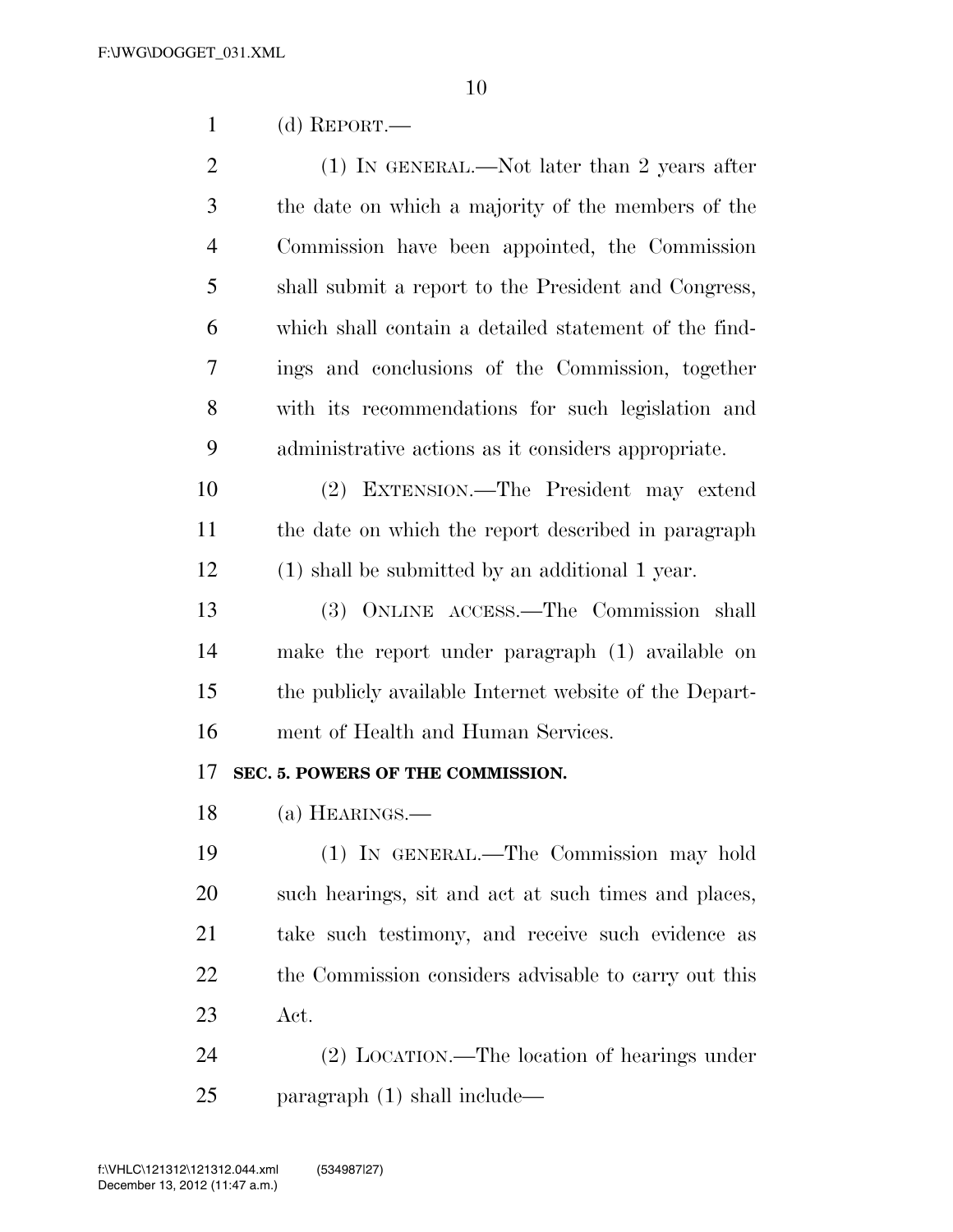| $\mathbf{1}$   | (A) areas with high fatality rates from                  |
|----------------|----------------------------------------------------------|
| $\overline{2}$ | child abuse and neglect; and                             |
| 3              | (B) areas that have shown a decrease in                  |
| $\overline{4}$ | fatalities from child abuse and neglect.                 |
| 5              | (3) SUBJECT.—The Commission shall<br>hold                |
| 6              | hearings under paragraph $(1)$ —                         |
| 7              | (A) to examine the Federal, State, and                   |
| 8              | local policies and available resources that affect       |
| 9              | fatalities from child abuse and neglect; and             |
| 10             | (B) to explore the matters studied under                 |
| 11             | section $4(a)(2)$ .                                      |
| 12             | (b) INFORMATION FROM FEDERAL AGENCIES.—The               |
| 13             | Commission may secure directly from any Federal depart-  |
| 14             | ment or agency such information as the Commission con-   |
| 15             | siders necessary to carry out this Act. Upon request of  |
| 16             | the Chairperson of the Commission, the head of such de-  |
| 17             | partment or agency shall furnish such information to the |
| 18             | Commission.                                              |
| 19             | (c) POSTAL SERVICES.—The Commission may use              |
| 20             | the United States mails in the same manner and under     |
| 21             | the same conditions as other departments and agencies of |
| 22             | the Federal Government.                                  |
| 23             | (d) GIFTS.—The Commission may accept, use, and           |
|                |                                                          |

dispose of gifts or donations of services or property.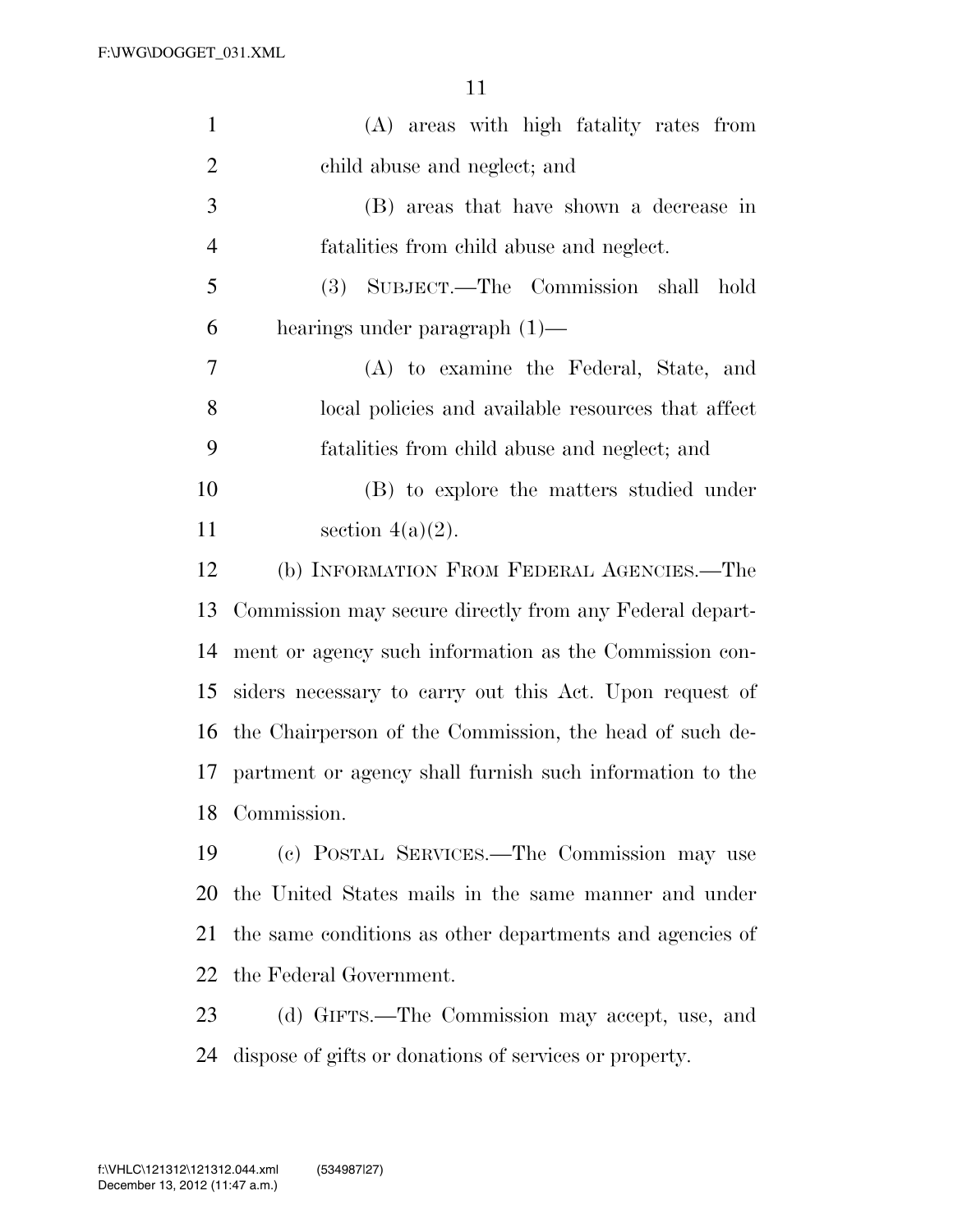#### **SEC. 6. COMMISSION PERSONNEL MATTERS.**

 (a) TRAVEL EXPENSES.—The members of the Com- mission shall be allowed travel expenses, including per diem in lieu of subsistence, at rates authorized for employ- ees of agencies under subchapter I of chapter 57 of title 5, United States Code, while away from their homes or regular places of business in the performance of services for the Commission.

(b) STAFF.—

 (1) IN GENERAL.—The Chairperson of the Commission may, without regard to the civil service laws and regulations, appoint and terminate an exec- utive director and such other additional personnel as may be necessary to enable the Commission to per- form its duties. The employment of an executive di- rector shall be subject to confirmation by the Com-mission.

 (2) COMPENSATION.—The Chairperson of the Commission may fix the compensation of the execu- tive director and other personnel without regard to chapter 51 and subchapter III of chapter 53 of title 5, United States Code, relating to classification of positions and General Schedule pay rates, except that the rate of pay for the executive director and other personnel may not exceed the rate payable for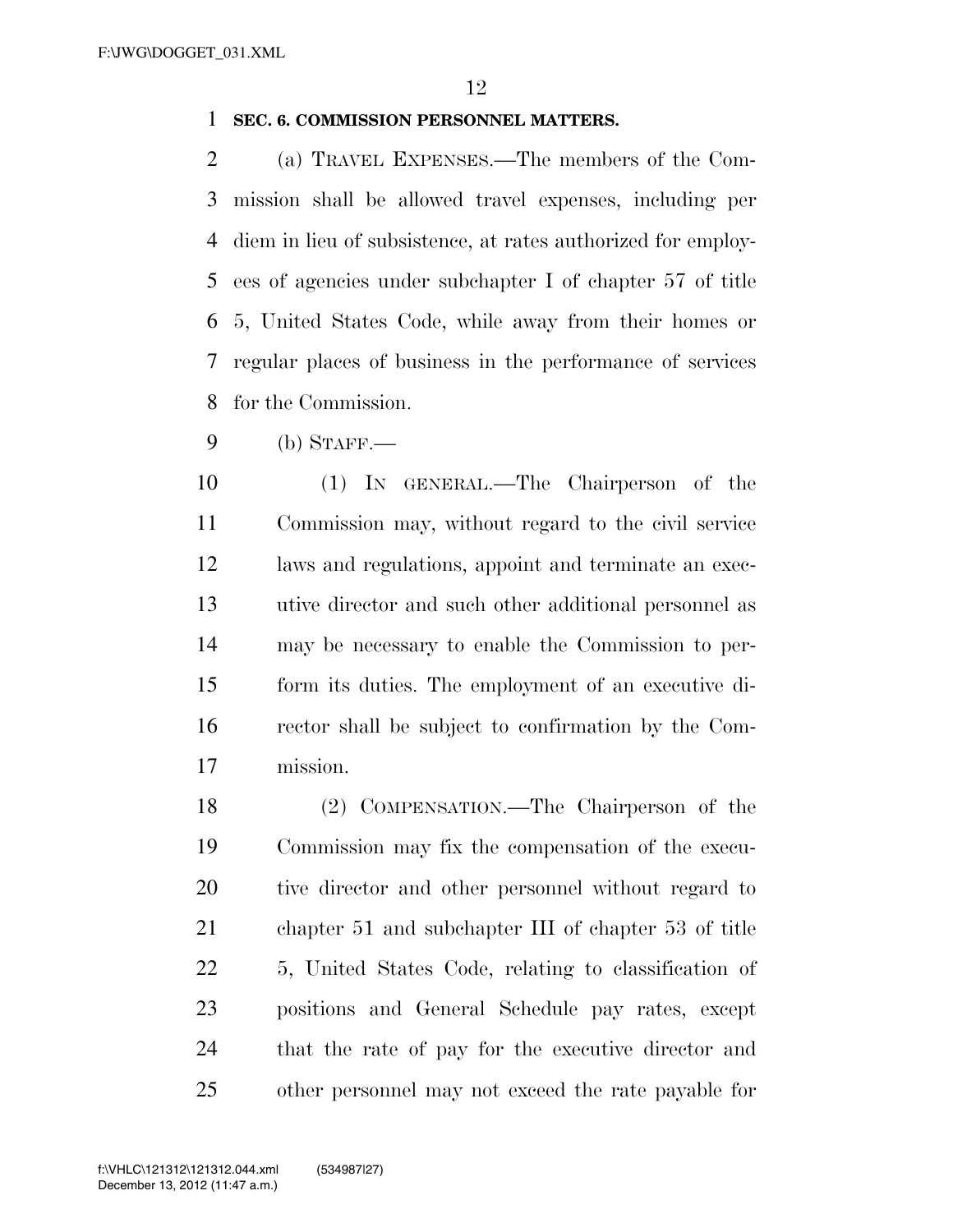level V of the Executive Schedule under section 5316 of such title.

 (c) DETAIL OF GOVERNMENT EMPLOYEES.—At the discretion of the relevant agency, any Federal Government employee may be detailed to the Commission without reim- bursement, and such detail shall be without interruption or loss of civil service status or privilege.

8 (d) PROCUREMENT OF TEMPORARY AND INTERMIT- TENT SERVICES.—The Chairperson of the Commission may procure temporary and intermittent services under section 3109(b) of title 5, United States Code, at rates for individuals that do not exceed the daily equivalent of the annual rate of basic pay prescribed for level V of the Executive Schedule under section 5316 of such title.

#### **SEC. 7. TERMINATION OF THE COMMISSION.**

 The Commission shall terminate on the earlier of— (1) the 30th day after the date on which the Commission submits its report under section 4(d); or (2) the date that is 3 years after the initial meeting under section 3(d).

#### **SEC. 8. FEDERAL AGENCY RESPONSE.**

 Not later than 6 months after the submission of the report required under section 4(d), any Federal agency that is affected by a recommendation described in the re-port shall submit to Congress a report containing the re-